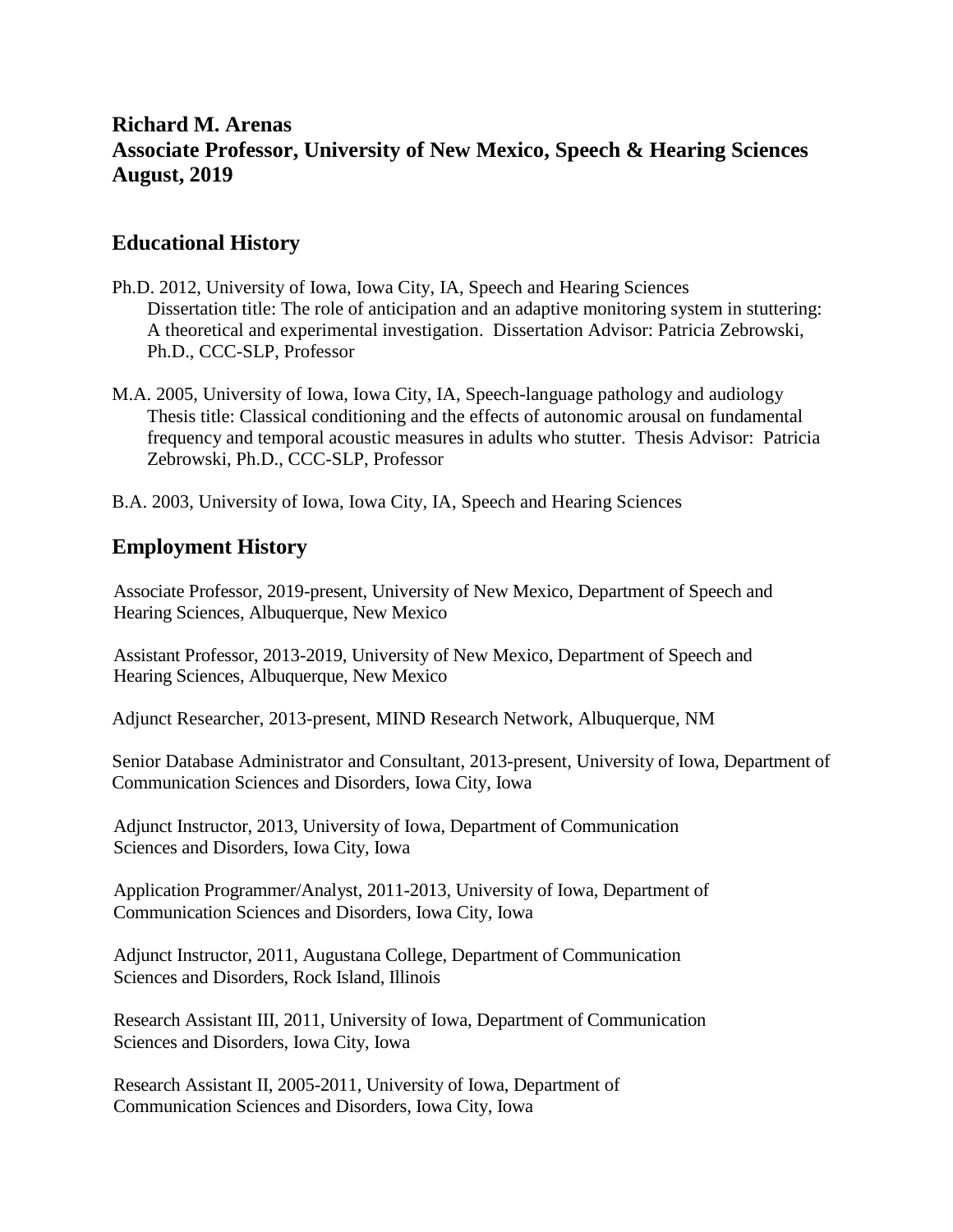Student Research Assistant, 2001-2005, University of Iowa, Department of Communication Sciences and Disorders, Iowa City, Iowa

Applications Developer III, 2000-2001, McLeod USA Telecommunications, Cedar Rapids, Iowa

Software Developer II, 1999-2000, NCS/Pearsons, Iowa City, Iowa

Applications Developer II, 1997-1999, McLeod USA Telecommunications, Cedar Rapids, Iowa

### **Professional Recognition and Honors**

Malcolm Fraser Foundation, Doctoral Studies Fellowship, 2009-2011, Malcom Fraser Foundation

Research Mentoring-Pair Travel Award, 2009, American Speech-Language and Hearing Association

Students Preparing for Academic and Research Careers (SPARC) award, 2004, American Speech-Language and Hearing Association

Graduate Fellow, 2003-2005, University of Iowa, Department of Communication Sciences and Disorders

Esther Ogdahl Award, 2002, University of Iowa, Department of Communication Sciences and Disorders

Summer Research Opportunity Program Scholar, 2001, University of Iowa

### **Articles Published in Refereed Journals**

Page, T. A., Harrison, M., Moeller, M. P., Oleson, J., **Arenas, R. M**., & Spratford, M. (2018). Service Provision for Children Who Are Hard of Hearing at Preschool and Elementary School Ages. *Language, Speech, and Hearing Services in Schools*, 1–17. [https://doi.org/10.1044/2018\\_LSHSS-17-0145](https://doi.org/10.1044/2018_LSHSS-17-0145)

**Arenas, R. M.,** Shoemaker, J., & Phillips, J. (2018). High Prevalence of Pineal Cysts in Adults who Stutter. *Brain and Language*, 177-178, 18-22.<https://doi.org/10.1016/j.bandl.2018.01.006>

**Arenas, R. M.,** Walker, E., & Oleson, J. (2017). Developmental Stuttering in Children Who are Hard of Hearing. *Language Speech and Hearing Services in Schools*, 48(4), 234-248. [http://doi.org/10.1044/2017\\_LSHSS-17-0028](http://doi.org/10.1044/2017_LSHSS-17-0028)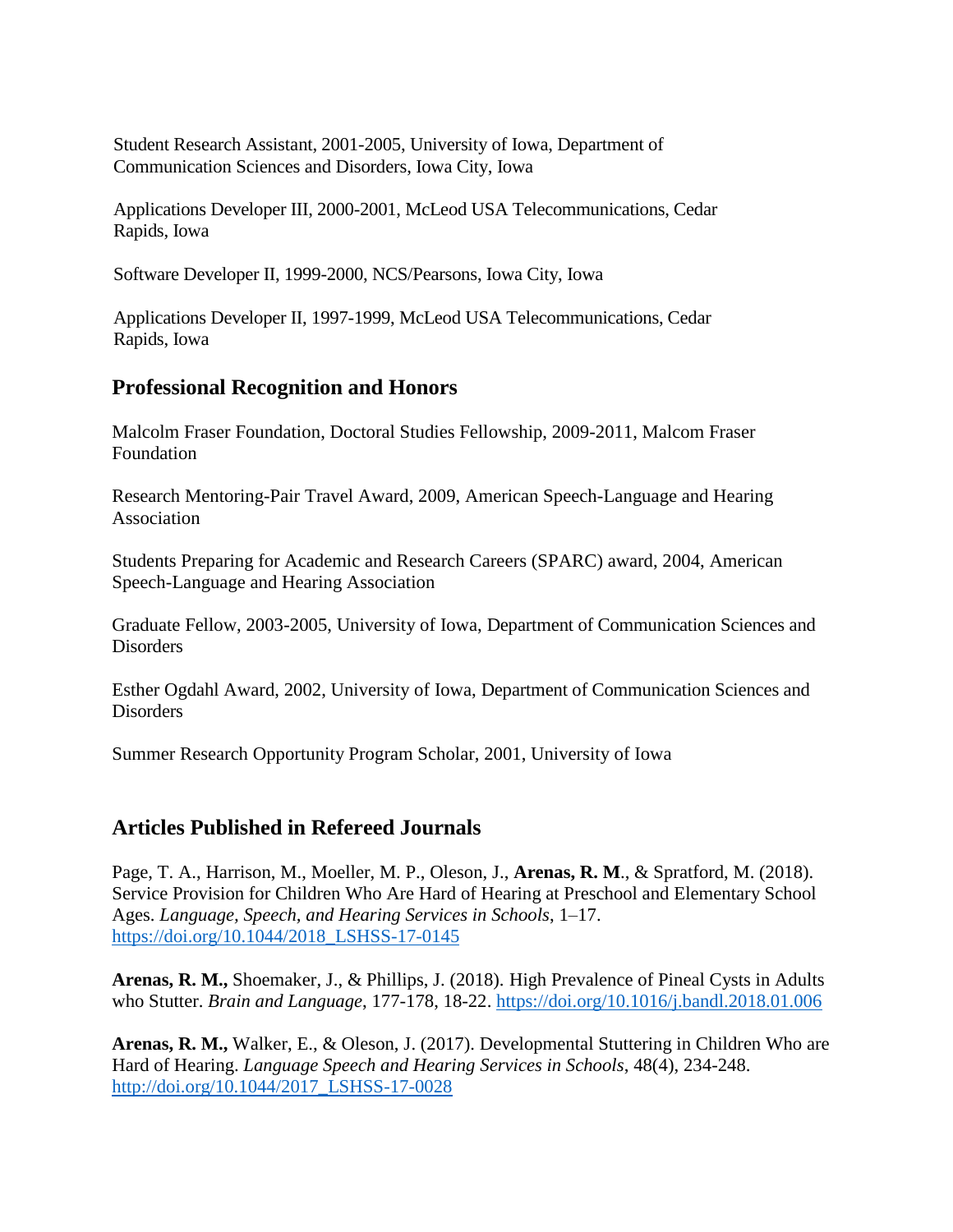**Arenas, R. M.** (2017). Conceptualizing and investigating the contextual variability of stuttering: The speech and monitoring interaction (SAMI) framework. *Speech, Language and Hearing*, 20(1), 15–28.<https://doi.org/10.1080/2050571X.2016.1221877>

**Arenas, R. M.**, & Zebrowski, P. M. (2017). The relationship between stuttering anticipation and verbal response time in adults who stutter. *Speech, Language and Hearing*, 20(1), 1–14. <https://doi.org/10.1080/2050571X.2016.1201346>

Buhr, T., Zebrowski, P., Moon, J., Tumanova, V., **Arenas, R.** & Loucks, T. (2016). Coordination of opening and closing jaw movements of young children who stutter. *Speech Pathology and Therapy,* 1(115). <http://dx.doi.org/10.4172/2472-5005.1000115>

Harrison, M., Page, T. A., Oleson, J., Spratford, M., Unflat Berry, L., Peterson, B., Welhaven, A., **Arenas, RM.**, & Moeller, M. P. (2016). Factors Affecting Early Services for Children Who Are Hard of Hearing. *Language Speech and Hearing Services in Schools*, 47(1), 16-30. [http://doi.org/10.1044/2015\\_LSHSS-14-0078](http://doi.org/10.1044/2015_LSHSS-14-0078)

Tomblin, J. B., Walker, E. A., McCreery, R. W., **Arenas, RM.**, Harrison, M., & Moeller, M. P. (2015). Outcomes of Children with Hearing Loss: Data Collection and Methods. *Ear and Hearing*, 36, 14S–23S.<http://doi.org/10.1097/AUD.0000000000000212>

Tumanova, V., Zebrowski, P. M., Goodman, S. S., & **Arenas, RM.** (2015). Motor practice effects and sensorimotor integration in adults who stutter: Evidence from visuomotor tracking performance. *Journal of Fluency Disorders*, 45, 52–72. <http://dx.doi.org/10.1016/j.jfludis.2015.04.001>

Bentler, R., Walker, E., McCreery, R., **Arenas, RM.**, & Roush, P. (2014). Nonlinear frequency compression in hearing aids: Impact on speech and language development. *Ear and Hearing*, *35*:4, 143-152. <http://dx.doi.org/10.1097/AUD.0000000000000030>

McGregor, K, Licandro, U., **Arenas, R.**, Eden, N., Stiles, D., Bean, A. & Walker, E. (2013). Why words are hard for adults with developmental language impairment. *Journal of Speech, Language and Hearing Research*, *56,* 1845-1856. [http://dx.doi.org/10.1044/1092-4388\(2013/12-](http://dx.doi.org/10.1044/1092-4388(2013/12-0233)) [0233\)](http://dx.doi.org/10.1044/1092-4388(2013/12-0233))

**Arenas, R**. & Zebrowski, Z. (2013). The effects of autonomic arousal on speech production in adults who stutter: A preliminary study. *Speech, Language and Hearing*, *16*:3, 176-185. <http://dx.doi.org/10.1179/2050572813Y.0000000011>

McGregor, K., Rost, G., **Arenas, R.**, Farris-Trimble, A. & Stiles, D. (2013). Children with autism can use gaze in support of word recognition and learning. *Journal of Child Psychology and Psychiatry*, *54:*7, 745-753.<http://dx.doi.org/10.1111/jcpp.12073>

**Arenas, RM.**, Zebrowski, P., & Moon, J. (2012). Phonetically governed voicing onset and offset behavior in preschool children who stutter. *Journal of Fluency Disorders*, *37*, 179-187. <http://dx.doi.org/10.1016/j.jfludis.2012.04.001>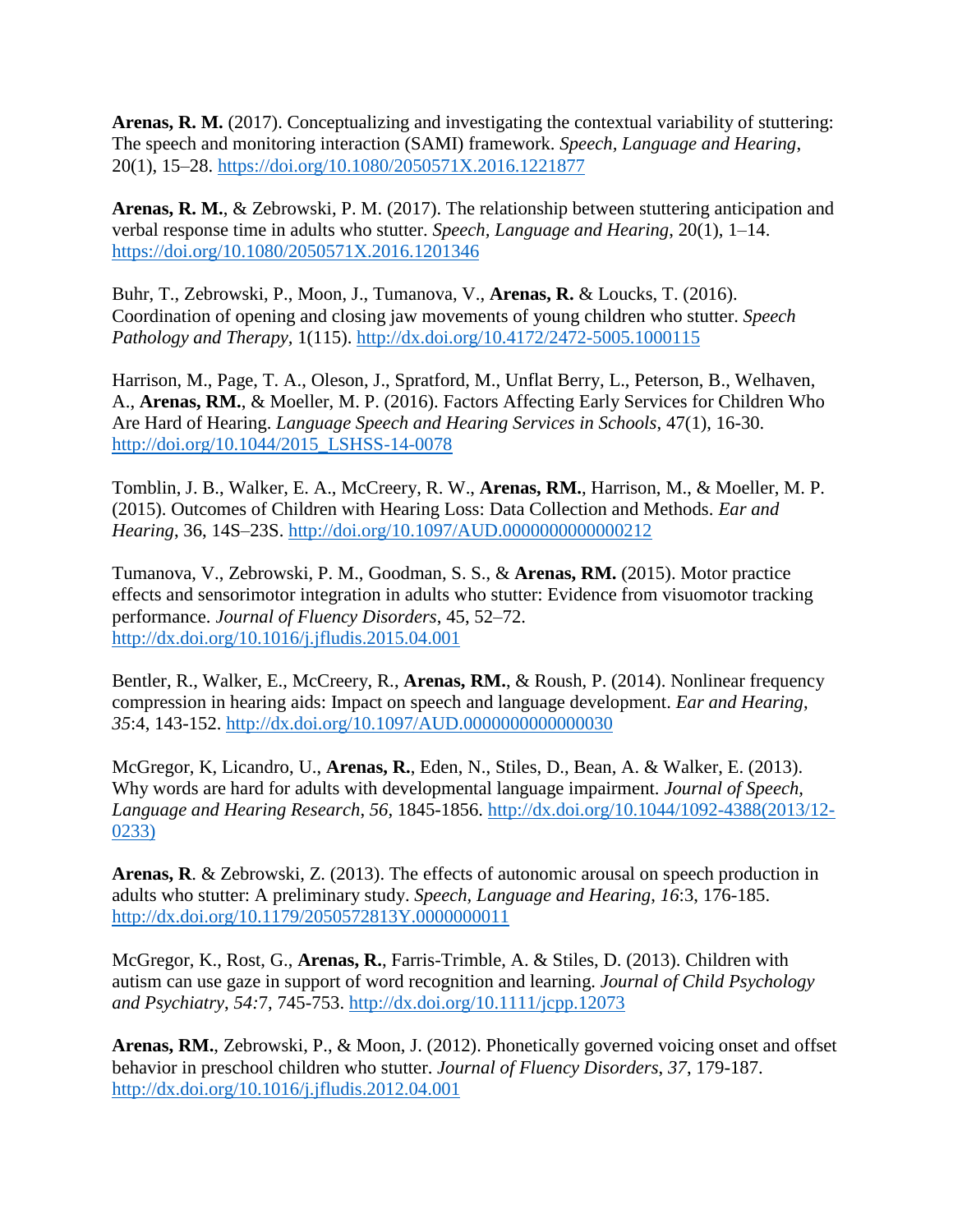Zebrowski, P. & **Arenas, RM.** (2011). The "Iowa Way" revisited. *Journal of Fluency Disorders*, *36*, 144-157.<http://dx.doi.org/10.1016/j.jfludis.2010.08.001>

### **Invited or Refereed Abstracts**

Richardson, J.D., Quinn, D., **Arenas, R.**, Dalton, S.G.H., Larsen, N., von Hoyningen-Huene, S., Duhigg, C., & Pinchotti, D. (2019). Abstract #86: Optical Measurement of Cerebral Blood Flow to Investigate Brain Stimulation and Task Engagement. Brain Stimulation: Basic, Translational, and Clinical Research in Neuromodulation, 12(2), e30.<https://doi.org/10.1016/j.brs.2018.12.093>

**Arenas, R. M**., Richardson, J., Dalton, S. G., & Stewart, H. (2019). Abstract #47: Current State of Blinding in tACS Research. Brain Stimulation: Basic, Translational, and Clinical Research in Neuromodulation, 12(2), e17.<https://doi.org/10.1016/j.brs.2018.12.054>

### **Invited or Refereed Presentations at Professional Meetings**

Finan, D.**, Arenas, R**., Neel, A., & Tasko, S. (2019, November). *Unleashing the Power of Praat Analysis: An Introduction to Scripting*. Poster presented at the American Speech-Language-Hearing Association Annual Convention, Orlando, FL.

**Arenas, R.,** Davidow, J., Gerlach, H., Jackson, E.S., Rodgers, N. H., Tichenor, & Zebrowski, P. (2019, November). *Anticipation of Stuttering: A Panel Discussion on Theory, Research, and Clinical Implications*. 2 hour presentation presented at the American Speech-Language-Hearing Association Annual Convention, Orlando, FL.

Shymanski, J.**,** Walker, E., **& Arenas, R**. (2019, November). *Competitive Learning Processes: The Role of Verbal Mediation in Sequential Learning*. Poster presented at the American Speech-Language-Hearing Association Annual Convention, Orlando, FL.

**Arenas, R.** (2019, July). Minimizing the stuttering beast: Iceberg 2.0. *Invited presentation* at the Friends Conference, Chicago, IL.

**Arenas, R**., & Neel, A. (2018, November). *Changes in the Duration of Disfluencies During Adaptation*. Poster presented at the American Speech-Language-Hearing Association Annual Convention, Boston, MA.

Richardson, J.D., Quinn, D., **Arenas, R.,** Dalton, S.G.H., Larsen, N., von Hoyningen-Huene, S., Duhigg, C., & Pinchotti, D. (2018, August). *Optical measurement of cerebral blood flow to investigate brain stimulation and task engagement*. Poster presented at NYC Neuromodulation Conference and NANS Summer Series, New York City, NY.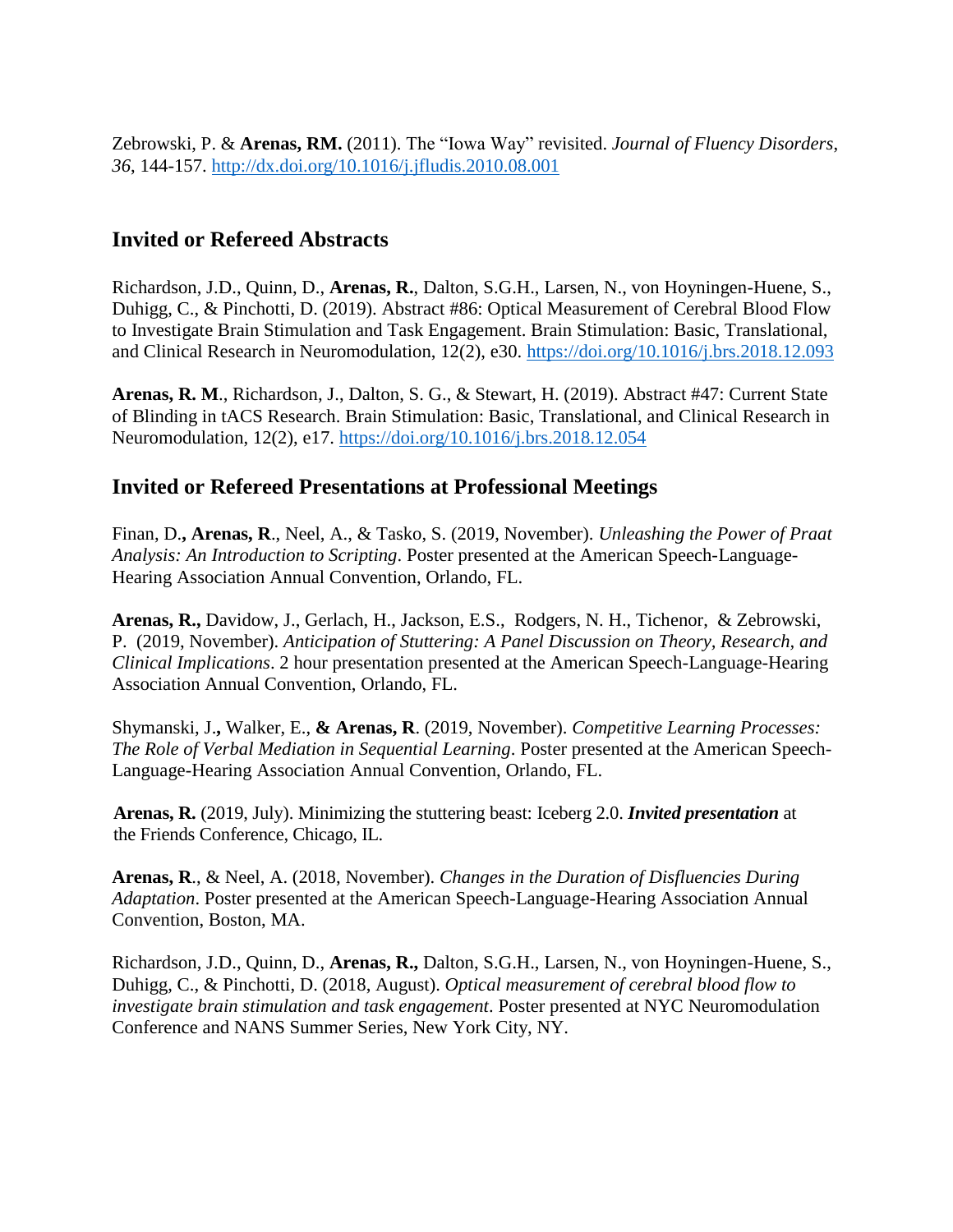**Arenas, R.**, Richardson, J.D., Dalton, S.G.H., & Stewart, H. (2018, August). *Current state of blinding in tACS research*. Poster presented at the NYC Neuromodulation Conference and NANS Summer Series, New York City, NY.

**Arenas, R.** (2017, November). *High Prevalence of Pineal Cysts in a Sample of Adults Who Stutter*. Poster presented at the American Speech-Language-Hearing Association Annual Convention, Los Angeles, CA.

**Arenas, R.**, Richardson, J., Hudspeth Dalton, S., & Stewart, H. (2017, October). *Current state of blinding in tACS research.* Poster presented at the New Mexico Clinical Neurostimulation meeting, Albuquerque, NM.

**Arenas, R.** (2017, July). The anticipation of stuttering: Its impact on quality of life and on the speech production process. *Invited presentation* at the National Stuttering Association Research Symposium, Dallas, TX.

**Arenas, R.**, & Buhr, A. (2016, November). *The Dynamic Social Self as a Way to Understand Change in Stuttering*. One hour seminar presented at the American Speech-Language-Hearing Association Annual Convention, Philadelphia, PA.

**Arenas, R.**, Walker, E. & Oleson, J. (2016, November). *The Incidence and Prevalence of Stuttering in Children Who Are Hard of Hearing*. Poster presented at the American Speech-Language-Hearing Association Annual Convention, Philadelphia, PA.

Neel, A., **Arenas, R.**, & Misuzawa, C. (2016, March). *Changes in Disfluent Speech with Adaptation in Stuttering.* Poster presented at the Conference on Motor Speech, Newport Beach, CA.

**Arenas, R.** (2016, March). *Investigating the use of brain stimulation to improve fluency in people who stutter.* Poster presented at the BBHI Neuroscience Day, Albuquerque, NM.

**Arenas, R.** (2015, November). *Conceptualizing & Investigating the Contextual Variability of Stuttering: The SAMI Framework.* Poster presented at the American Speech-Language-Hearing Association Annual Convention, Denver, CO.

**Arenas, R**., & Zebrowski, P. (2014, November). *Effects of the anticipation of stuttering on speech production.* Technical talk presented at the American Speech-Language-Hearing Association Annual Convention, Orlando, FL

McGregor, K, Licandro, **Arenas, R.**, Eden, N., Stiles, D., Bean, A. & Walker, E. (2011, May). *The Integrity of Memory Processes that Support Word Learning in Students with Language Learning Disabilities,* Poster session presented at Symposium for Research in Child Language Disorders, Madison, WI

Tumanova, V., Zebrowski, P., Goodman, S., Uc, E. & **Arenas, R.** (2010, November). *Procedural learning abilities of adults who stutter and adults with Parkinson's disease:*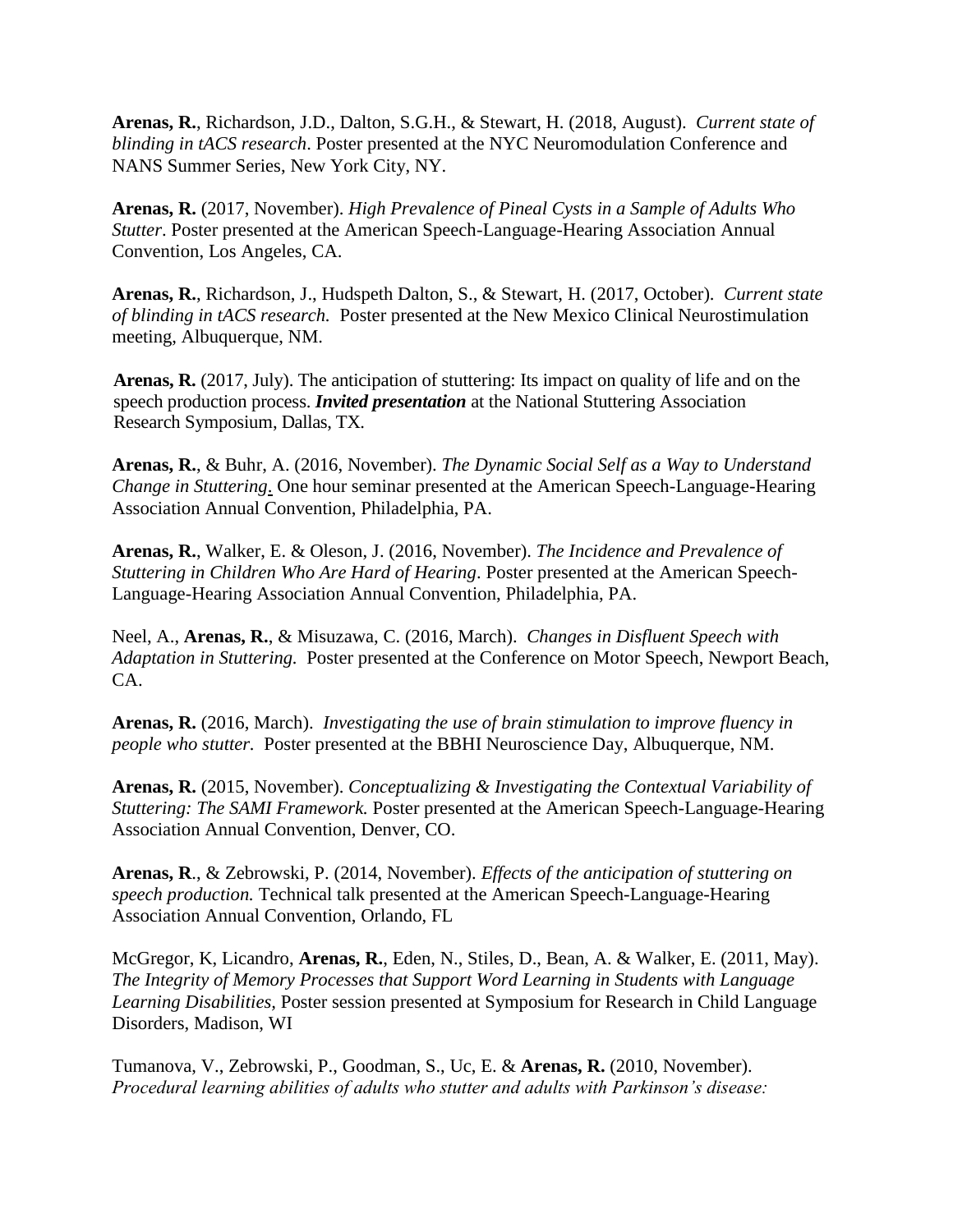*Implications from visuomotor tracking performance.* Poster presented at the American Speech-Language-Hearing Association Annual Convention, Philadelphia, PA

Tumanova, V., Zebrowski, P., **Arenas, R.** & Goodman, S. (2009, November). *Visuomotor tracking abilities of adults who stutter and adults with Parkinson's disease.* Poster presented at the American Speech-Language-Hearing Association Annual Convention, New Orleans, LA

**Arenas, R.M**. (2009, November). *Classical Conditioning and the Effects of Autonomic Arousal on Fundamental Frequency and Temporal Acoustic Measures in Adults Who Stutter.* Poster session presented at the American Speech-Language-Hearing Association Annual Convention, New Orleans, LA.

**Arenas, R.M**. & Zebrowski, P.M. (2007, November). *Phonetically-Governed Voicing Onset and Offset in Children Who Stutter.* Poster session presented at the American Speech-Language-Hearing Association Annual Convention, Boston, MA.

### **Contributed (un-refereed) Abstracts and/or Oral Presentations at Professional Meetings**

Arenas, R. (2019, Winter). A father's advice on stuttering. *Stuttering Foundation of America Newsletter*. Retrieved from <https://www.stutteringhelp.org/blog/fathers-advice>

Khalsa, H. & Arenas, R. (2015, Summer). Website increases stuttering awareness. *Stuttering Foundation of America Newsletter*. Retrieved from <http://www.stutteringhelp.org/sites/default/files/Summer2015Newsletter.pdf>

Arenas, R.M. (2014, October). *Effects of the anticipation of stuttering on speech production.* Poster session presented at the New Mexico Speech-Language-Hearing Association, Albuquerque, NM.

Arenas, R.M. (2013, October). *Speech and Monitoring Interaction (SAMI) Framework of Stuttering.* Poster session presented at the New Mexico Speech-Language-Hearing Association, Albuquerque, NM.

Darling, M., & Arenas, R. (2012, February). SPARCing Careers in Research and Academia, *The ASHA Leader*. Retrieved from<http://leader.pubs.asha.org/article.aspx?articleid=2280133>

Arenas, R.M. (2010, Fall). Feedforward strategy in children: Investigating the use of a feedforward motor strategy in the speech of children who stutter. *Stuttering Foundation of America Newsletter*. Retrieved from [http://www.stutteringhelp.org/sites/default/files/Migrate/fall\\_newsletter\\_2010\\_web.pdf](http://www.stutteringhelp.org/sites/default/files/Migrate/fall_newsletter_2010_web.pdf)

Arenas, R.M. (2007). Free software for DAF. *Advance healthcare network for Speech & Hearing*, 17:45, 15. Retrieved from [http://speech-language-pathology](http://speech-language-pathology-audiology.advanceweb.com/Article/Free-Software-for-DAF.aspx)[audiology.advanceweb.com/Article/Free-Software-for-DAF.aspx](http://speech-language-pathology-audiology.advanceweb.com/Article/Free-Software-for-DAF.aspx)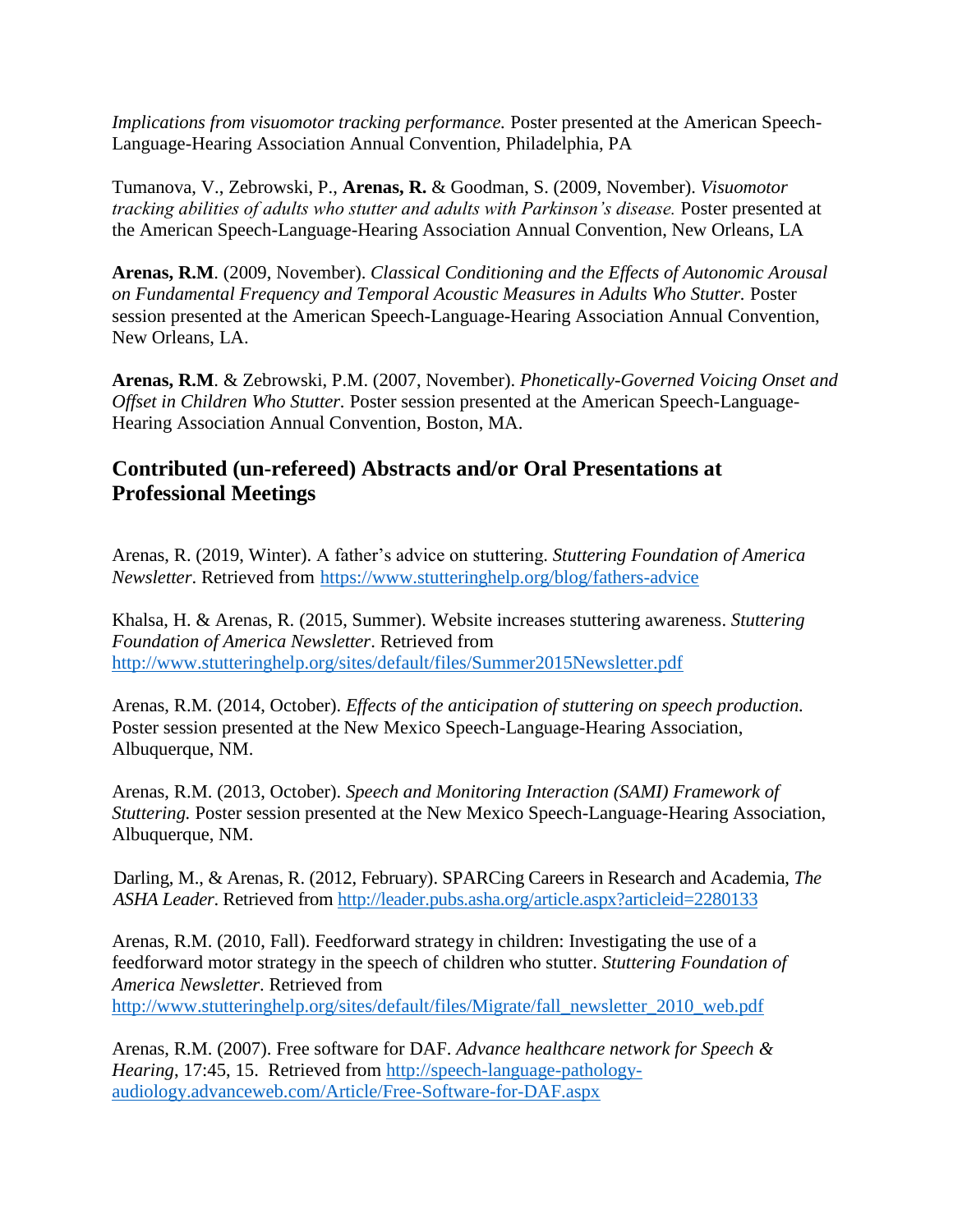Arenas, R.M. (2007). Add Altered Auditory Feedback to Your Toolbox... For Free. *International Stuttering Awareness Day Online Conference*. Retrieved from <http://www.mnsu.edu/comdis/isad10/papers/arenas10.html>

#### **Research Funding**

#### *Funded*

Project Title: The effects of transcranial direct current stimulation on speech production Principal Investigator: Richard Arenas, Ph.D. Funding organization: University of New Mexico – Research Allocation Grant Start date: November, 2014 End date: December, 2015 Amount: \$9,500 funded

Project Title: The use of transcranial direct current stimulation to improve the effectiveness of stuttering therapy Principal Investigator: Richard Arenas, Ph.D. Funding organization: Malcolm Fraser Foundation Start date: March, 2015 End date: December, 2017 Amount: \$15,000 funded

Project Title: Neural correlates of nonword repetition in adults who stutter Principal Investigator: Richard Arenas, Ph.D. Funding organization: National Institute of Health (Loan Repayment Program) Start date: July, 2016 End date: June, 2018 Amount: \$26,426 funded

#### *Not funded*

Project Title: Advancing the Methodological Rigor of Non-Invasive Neuromodulation Research Principal Investigator: Jessica Richardson, Ph.D. Role: Co-Investigator Funding organization: National Institute of Health Expected start date: September, 2018 Amount: \$1,400,000 funded

Project Title: Utilizing brain imaging to guide and inform brain stimulation protocols in adults who stutter Principal Investigator: Richard Arenas, Ph.D. Funding organization: National Stuttering Association Application date: May, 2015 Amount: \$5,000 unfunded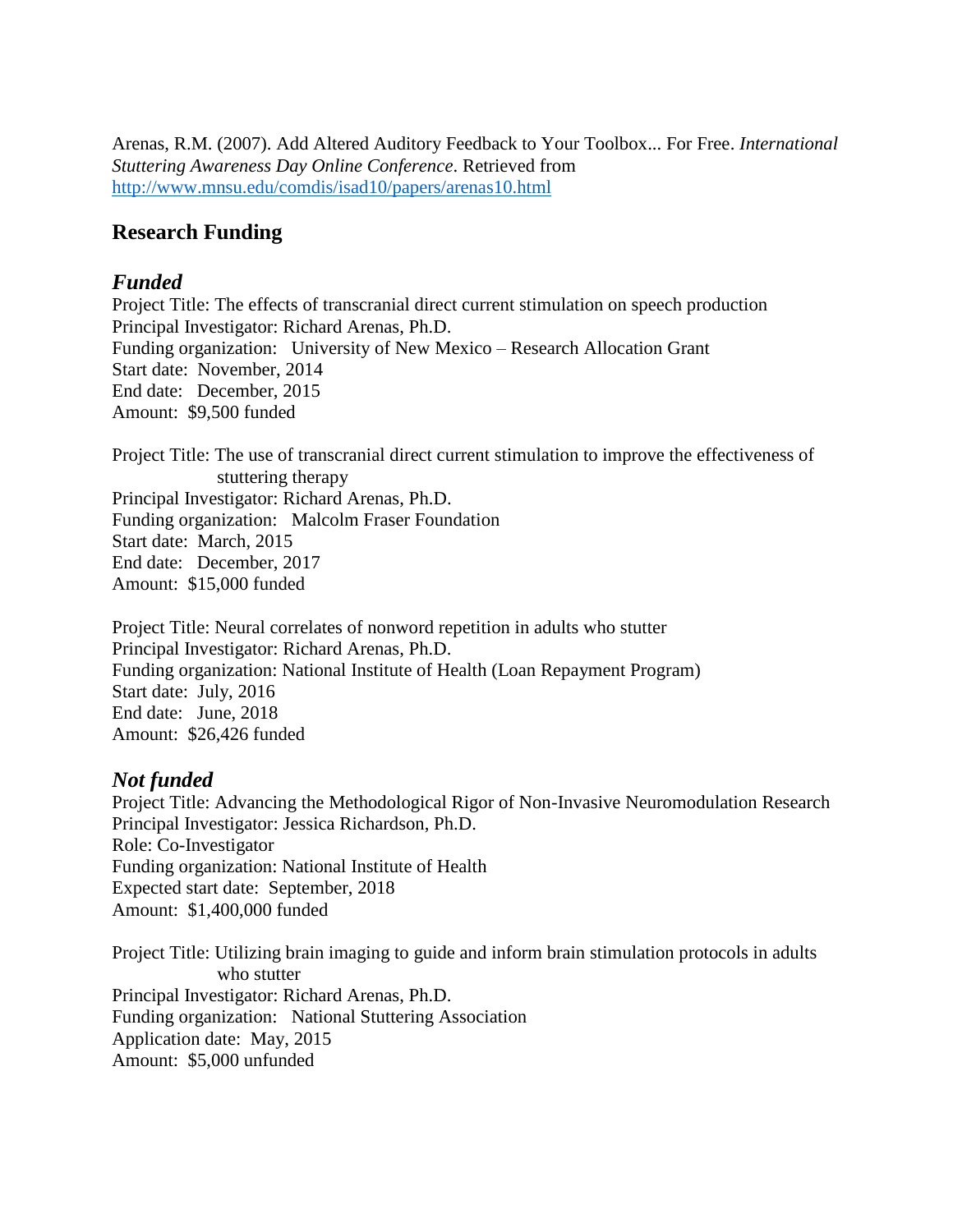Project Title: The effects of anticipatory and emotional factors on speech production in people who stutter Principal Investigator: Richard Arenas, Ph.D. Funding organization: National Institute of Health (Loan Repayment Program) Application date: November, 2013 Amount: \$29,000 unfunded

### **Teaching**

### **Doctoral Advisement**

*Committee member:* 

Sarah Grace Dalton; May, 2019; Using Electrophysiology to Investigate Changes in Brain Activation in Individuals with Chronic Stroke

## **Masters Advisement**

#### *Committee chair:*

- Amanda Ortiz-Alvarez; May, 2020 (anticipated); A phenomenological investigation of the contextual variability and anticipation of stuttering
- Katlyn Ferguson; May, 2020 (anticipated); A qualitative study of support groups for parents of children who stutter

#### *Committee member:*

- Sofiya Krasilshchikova, May, 2020 (anticipated); TBI in MMA fighters
- Shauna Murray, May, 2020 (anticipated); Frame rate and swallowing evaluations
- Nevin Thul; June, 2018; Quality of Life Measures as Prognostic Indicators in Patients with Head and Neck Cancers
- Sarah Nieman; June, 2018; The Effect of Breathy and Strained Voice Quality on Vowel Perception
- Trisha Tanaka; May, 2017; Estimating the impact of assessment and treatment fidelity on aphasia treatment outcomes
- Elizabeth Young; December, 2017; Discourse Changes Following Severe Traumatic Brain Injury: A Longitudinal Study

Chloe Mizusawa; May, 2016; Changes in disfluent behavior during adaptation and stuttering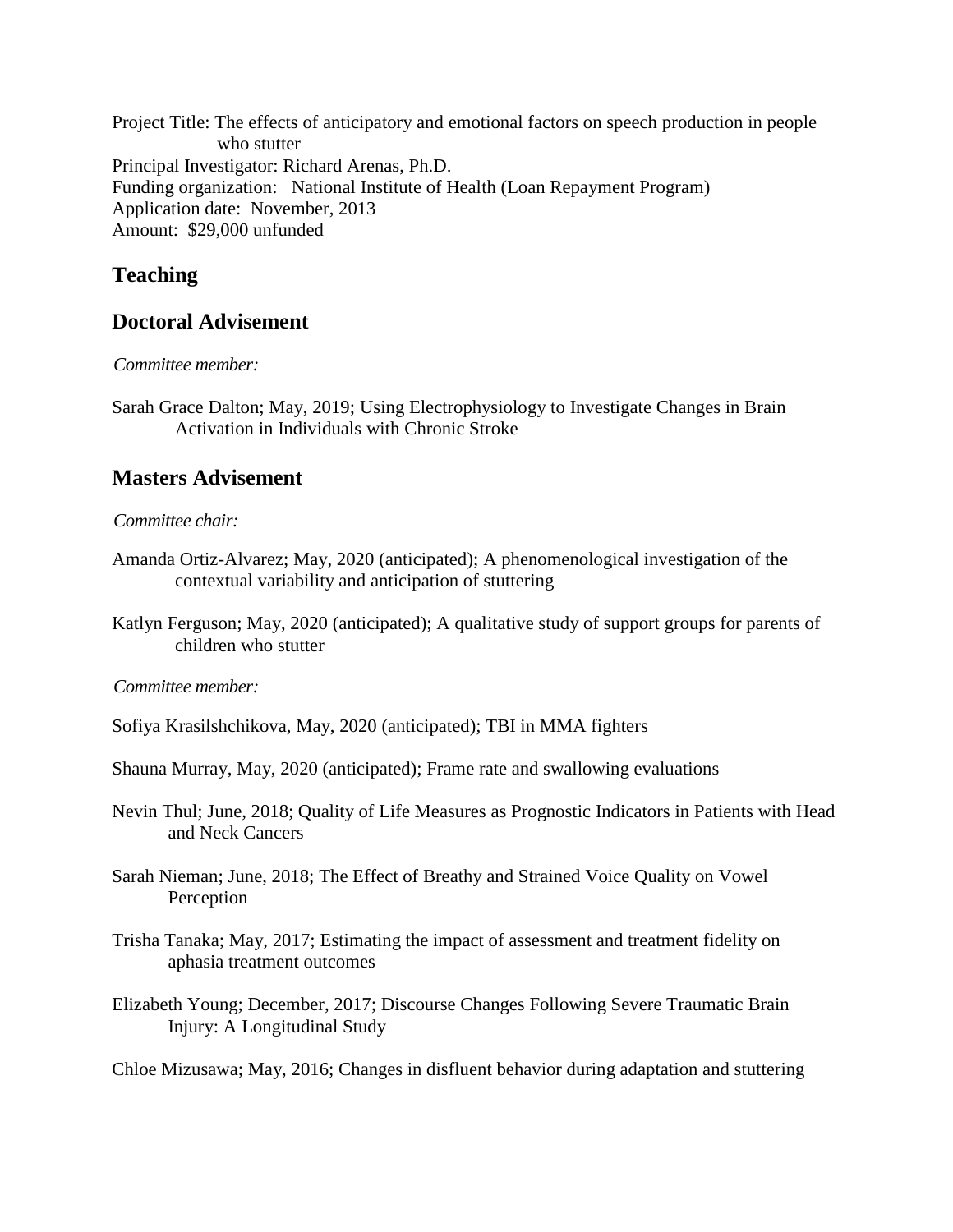### **Funded Undergraduate Student Mentoring**

Elizabeth Torres, Fall 2015-Spring 2016, Students Preparing for Academic and Research Careers (SPARC) award, American Speech-Language and Hearing Association

Amanda Ortiz-Alvarez, Fall 2019-Spring 2020, Students Preparing for Academic and Research Careers (SPARC) award, American Speech-Language and Hearing Association

#### **Classroom Teaching**

2019; Fall; Introduction to Communication Disorders (online); SHS302; 52 students 2019; Fall; Anatomy and Physiology of Human Communication; SHS310; 39 students 2019; Fall; Fluency Disorders; SHS 538; 29 students 2019; Spring; Anatomy and Physiology of Human Communication; SHS 310; 34 students 2019; Spring; Introduction to Communication Disorders; SHS 302; 52 students 2018; Fall; Anatomy and Physiology of Human Communication; SHS310; 48 students 2018; Fall; Fluency Disorders; SHS 538; 34 students 2018; Spring; Anatomy and Physiology of Human Communication; SHS 310; 68 students 2018; Spring; Introduction to Communication Disorders; SHS 302; 70 students 2017; Fall; Reading and Writing in Research; SHS 506; 16 students 2017; Fall; Fluency Disorders; SHS 538; 23 students 2017; Spring; Anatomy and Physiology of Human Communication; SHS 310; 64 students 2017; Spring; Introduction to Communication Disorders; SHS 302; 51 students 2016; Fall; Reading and Writing in Research; SHS 506; 27 students 2016; Fall; Fluency Disorders; SHS 538; 19 students 2016; Spring; Anatomy and Physiology of Human Communication; SHS 310; 74 students 2016; Spring; Introduction to Communication Disorders; SHS 302; 62 students 2015; Fall; Reading and Writing in Research; SHS 506; 25 students 2015; Fall; Fluency Disorders; SHS 538; 17 students 2015; Summer; Anatomy and Physiology of Human Communication; SHS 310; 7 students 2014; Fall; Motor Speech Disorders; SHS 531; 28 students 2014; Fall; Fluency Disorders; SHS 538; 11 students 2014; Spring; Anatomy and Physiology of Human Communication; SHS 310; 61 students 2014; Summer; Anatomy and Physiology of Human Communication; SHS 310; 22 students 2013; Fall; Motor Speech Disorders; SHS 531; 21 students

### **Curriculum Development or Teaching Administrative Positions**

*Fluency Disorders*, SHS 538. Developed as a new course; first offered Fall 2014.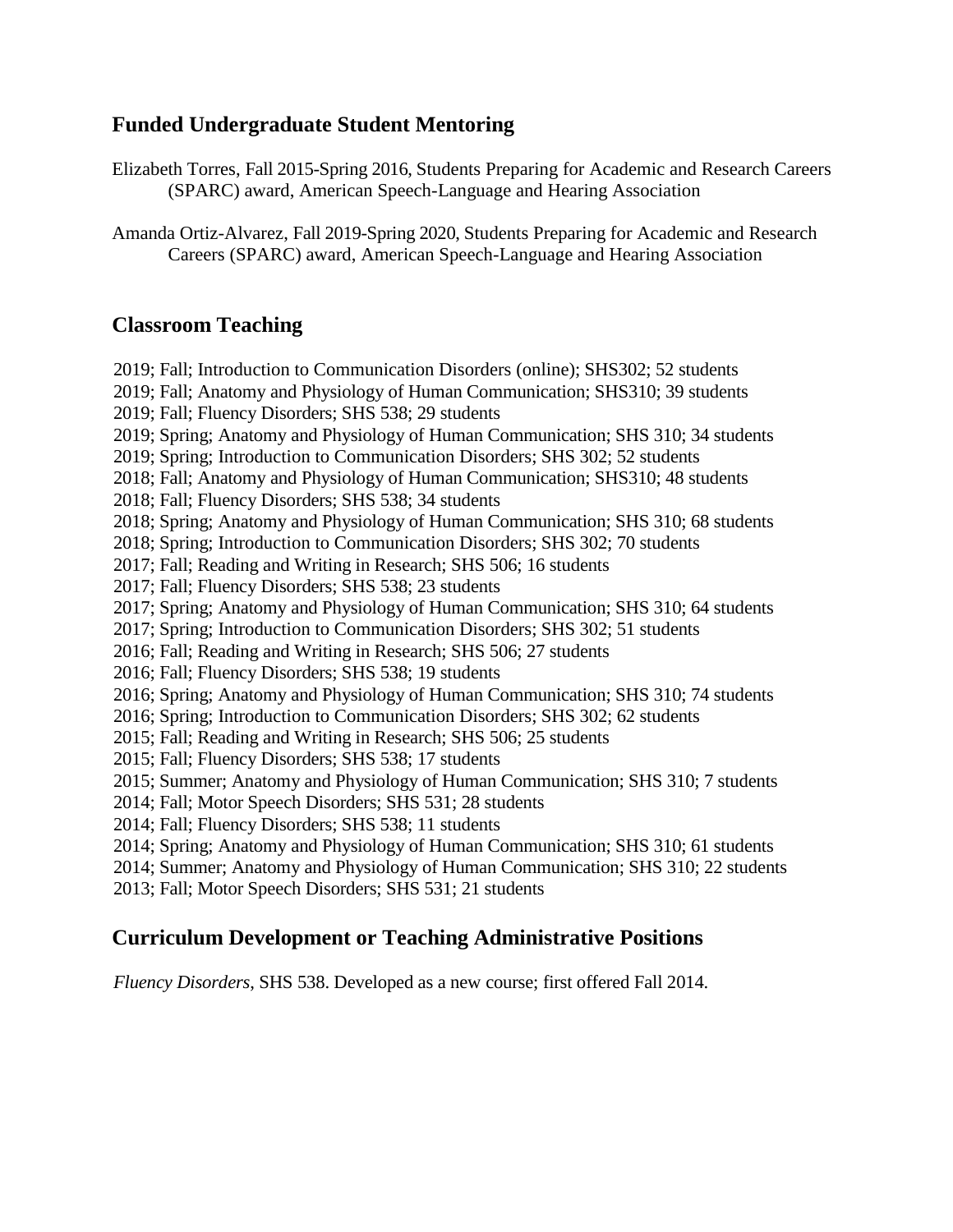### **Service**

### **Government and Public Agencies**

Reviewer, Board of Regents Support Fund Research and Development Program, FY2014-2015, State of Louisiana 2014

### **Editorial Service**

| Ad-hoc Reviewer, Journal of Speech-Language Hearing Research | $2012 -$ |
|--------------------------------------------------------------|----------|
| Ad-hoc Reviewer, Speech, Language and Hearing                | $2013 -$ |
| Ad-hoc Reviewer, Journal of Communication Disorders          | $2016 -$ |
| Ad-hoc Reviewer, Journal of Motor Behavior                   | $2016 -$ |
| Ad-hoc Reviewer, Journal of Fluency Disorders                | $2016 -$ |
| Reviewer, ASHA Perspectives; Fluency and Fluency Disorders   | $2019 -$ |
| Ad-hoc Reviewer, Folia Phoniatrica et Logopaedica            | $2019 -$ |

# **Departmental Service**

| $2019 -$          |
|-------------------|
| $2019 -$          |
| 2018              |
| 2019              |
| $2018 - 2019$     |
| 2014-2016, 2018 - |
| 2018              |
| 2016              |
| $2015 -$          |
| 2014              |
| 2014              |
| 2013-2014         |
|                   |

### **University Service**

Representative, Faculty Senate 2018 - 2020

### **Clinical Service**

| Director, Summer Fluency Program                        | 2015 |
|---------------------------------------------------------|------|
| Co-Director, Re-authoring Stuttering Group              | 2019 |
| Co-Director, Acceptance and Commitment Stuttering Group | 2019 |